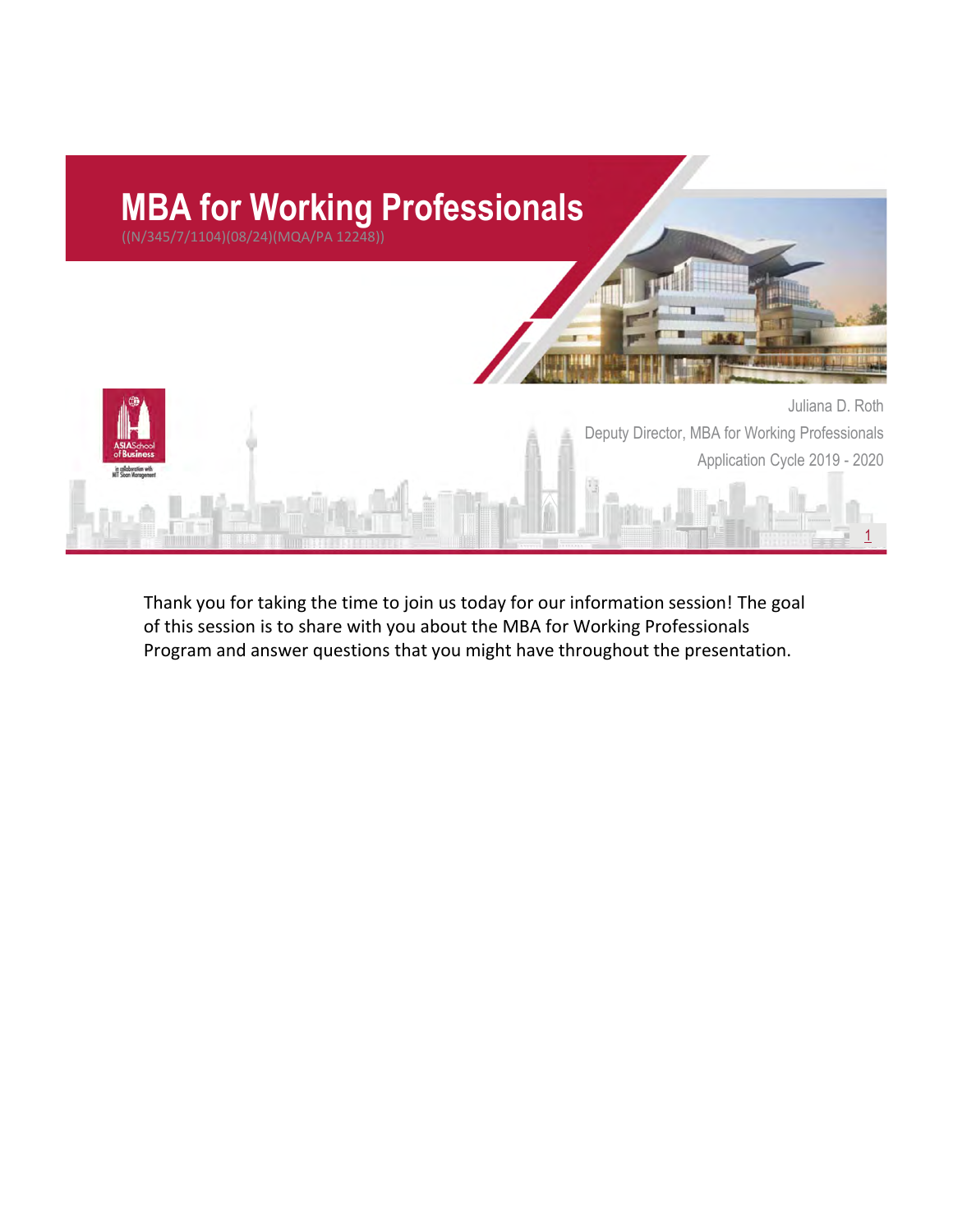## **Asia School of Business Mission Statement**



"To become a premier school of management in Asia, recognized by its ability to develop transformative & principled leaders who will contribute to a better future and to the advancement of the emerging world, especially in Asia."



Asia School of Business (also referred to as ASB) was founded in 2015 by the Central Bank of Malaysia, Bank Negara, in partnership with MIT Sloan in the US. The purpose is to create a world class business school in Asia to help supply talent for tomorrow.

ASB offers three programs:

- MBA for Full Time Residency Program
- MBA for Working Professionals Program
- Masters in Central Banking, which is focused toward people currently working in Central Banks.

I have included our mission statement here, as it is at the heart of everything we do at ASB.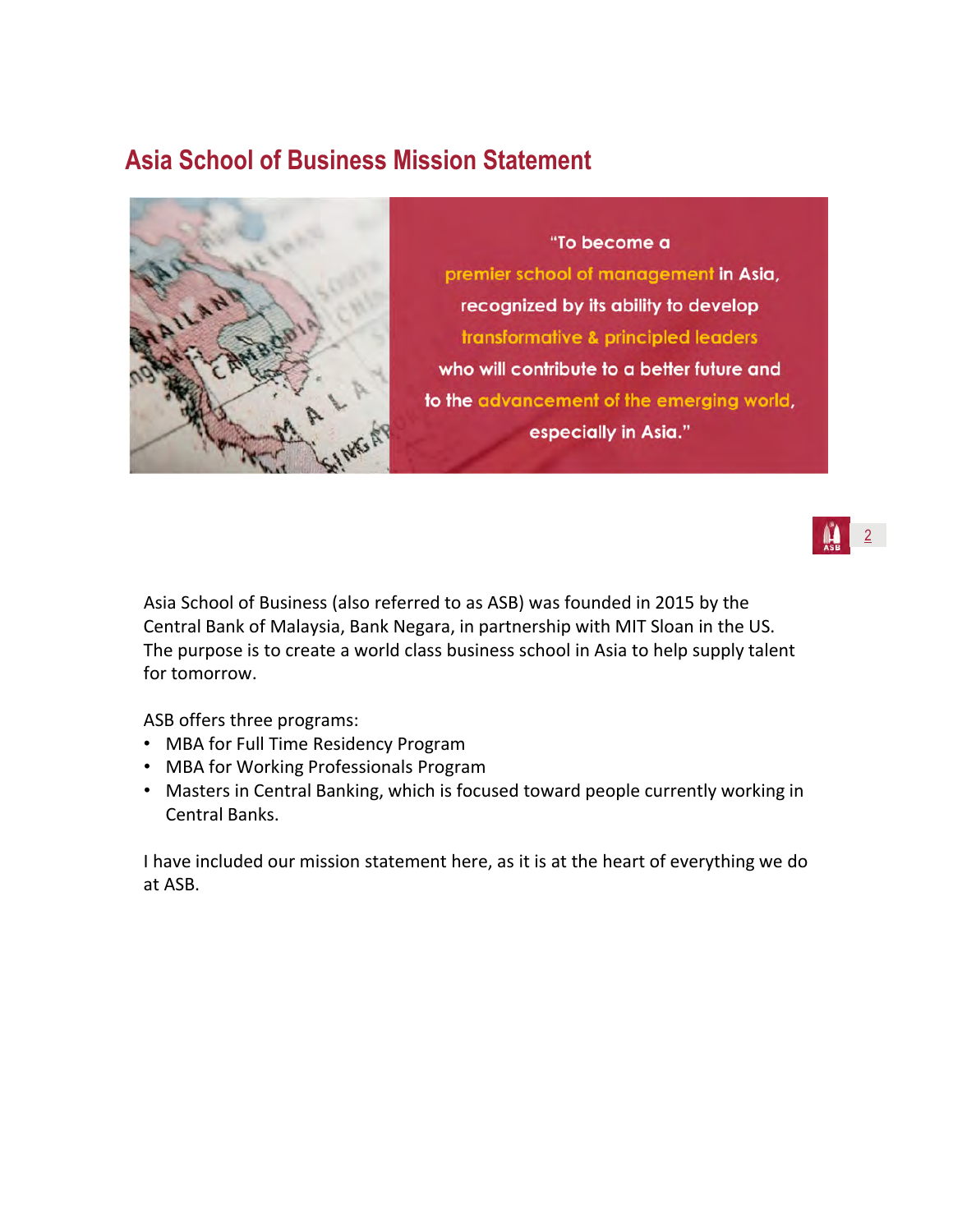## **Students have a choice of format:**

|                                  | <b>MBA for Working Professionals</b> | <b>MBA (Full-Time Resident)</b> |  |  |  |
|----------------------------------|--------------------------------------|---------------------------------|--|--|--|
| <b>Employment During Program</b> | Must be employed                     | Cannot be employed              |  |  |  |
| <b>Work Experience Range</b>     | $5-20+vears$                         | $2-10+years$                    |  |  |  |
| <b>Work Experience Average</b>   | 10 years                             | 6 years                         |  |  |  |
| <b>Designed For</b>              | <b>Career Accelerators</b>           | <b>Career Shifters</b>          |  |  |  |
| <b>Residential Component</b>     | 1 week on campus every 6 weeks       | Full-time on campus             |  |  |  |
| <b>Action Learning Format</b>    | Individual projects                  | Team projects                   |  |  |  |
| <b>Practicums</b>                | 3, with 1+ in ASEAN                  | 1 in Malaysia                   |  |  |  |
| <b>MIT Sloan Immersion</b>       | 4 weeks                              | 4 weeks                         |  |  |  |
| <b>US and China Trips</b>        | Optional                             | Included                        |  |  |  |
| <b>Total Credit Hours</b>        | 43                                   | 62                              |  |  |  |

*Both Graduate with Master of Business Administration*

Before we go any further, it might be a good idea to look at both MBA Programs that ASB offers. Our MBA for Full Time residency Program was the first MBA Program ASB launched in 2016. This is focused toward the student who wishes to purse their studies full time, and possibly change careers upon graduation.

Our MBA for Working Professionals Program (sometimes called MBA‐WP) is our most recently launched program, sitting our first cohort in August 2019. This is focused toward students who are already employed full time, love their current career path, and simply wish to accelerate their career progression.

Students from both programs graduate with a Masters of Business Administration degree. When looking at degrees, it is important to find the one that is the right fit for you.

This particular presentation is focused on the MBA for Working Professionals Program

3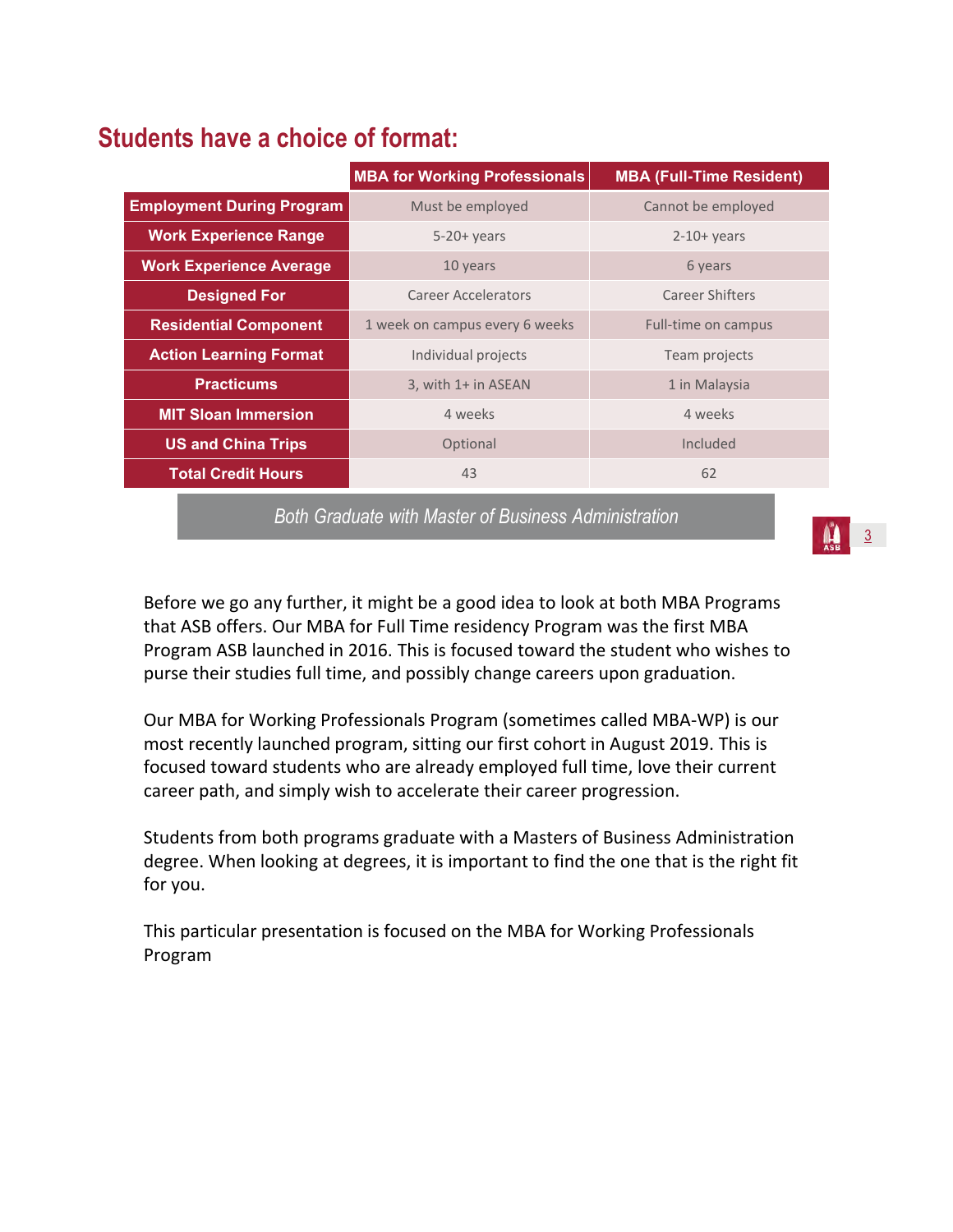



4

At a quick glance, the MBA for Working Professionals Program takes 22 months to complete, with students coming to campus approximately once every six weeks to spend an intense week on campus studying. This means that students will need to take around 19 weeks out of the office, or approximately 9‐10 weeks a year out of office. Because of the time required out of the office each year, students will need to get their company buy in prior to joining the program.

We have completely redesigned our Signature Action Learning for the Working Professionals. Instead of teams of students spending approximately 4 – 5 weeks per semester in a company completing a project, our MBA for Working Professionals students work closely with their company, selecting a project within their company that they would like to complete with the full support of our ASB faculty and business coaches.

During this program, students take approximately 50% of their classes with MIT faculty and 50% of their classes with our local faculty who come from all over the globe and have received their PhDs from many of the world's most prestigious programs. This gives students a huge advantage: they get the benefit of studying and learning from globally recognised names from MIT, as well as having the opportunity to look at business problems through an Asian lens, with our local faculty who research in Asia, consult with businesses in Asia, and live in Asia. While a lot of business theory is the same globally, not all problems can be solved with a global approach. This is the ASB Advantage, as you get the best of both worlds.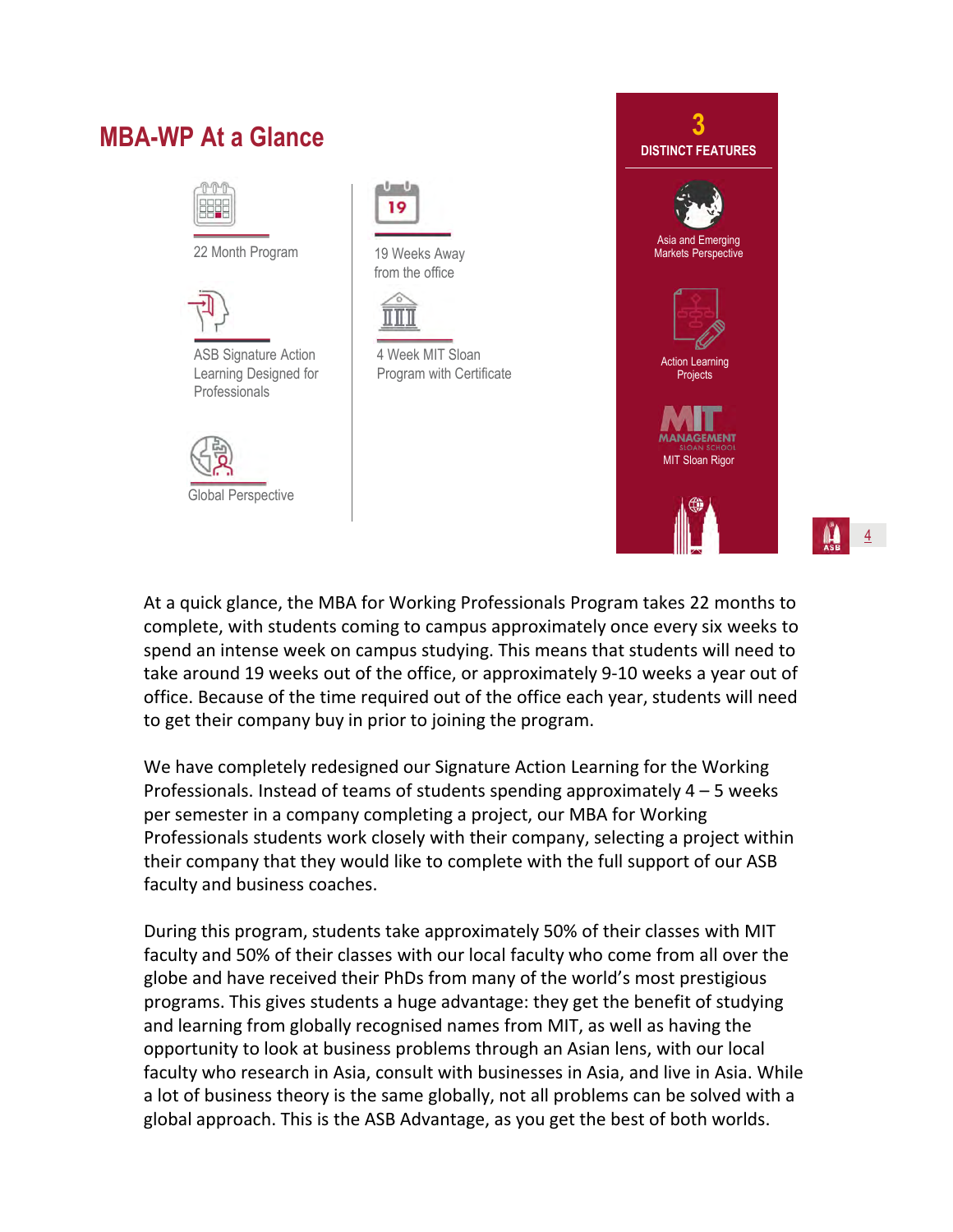In addition ASB students spend 4 weeks at MIT Sloan pursuing their studies. As a result, in addition to graduating with their MBA from Asia School of Business, also graduate with a certificate from MIT Sloan, and are considered an MIT Sloan affiliated alum in addition to an ASB Alum.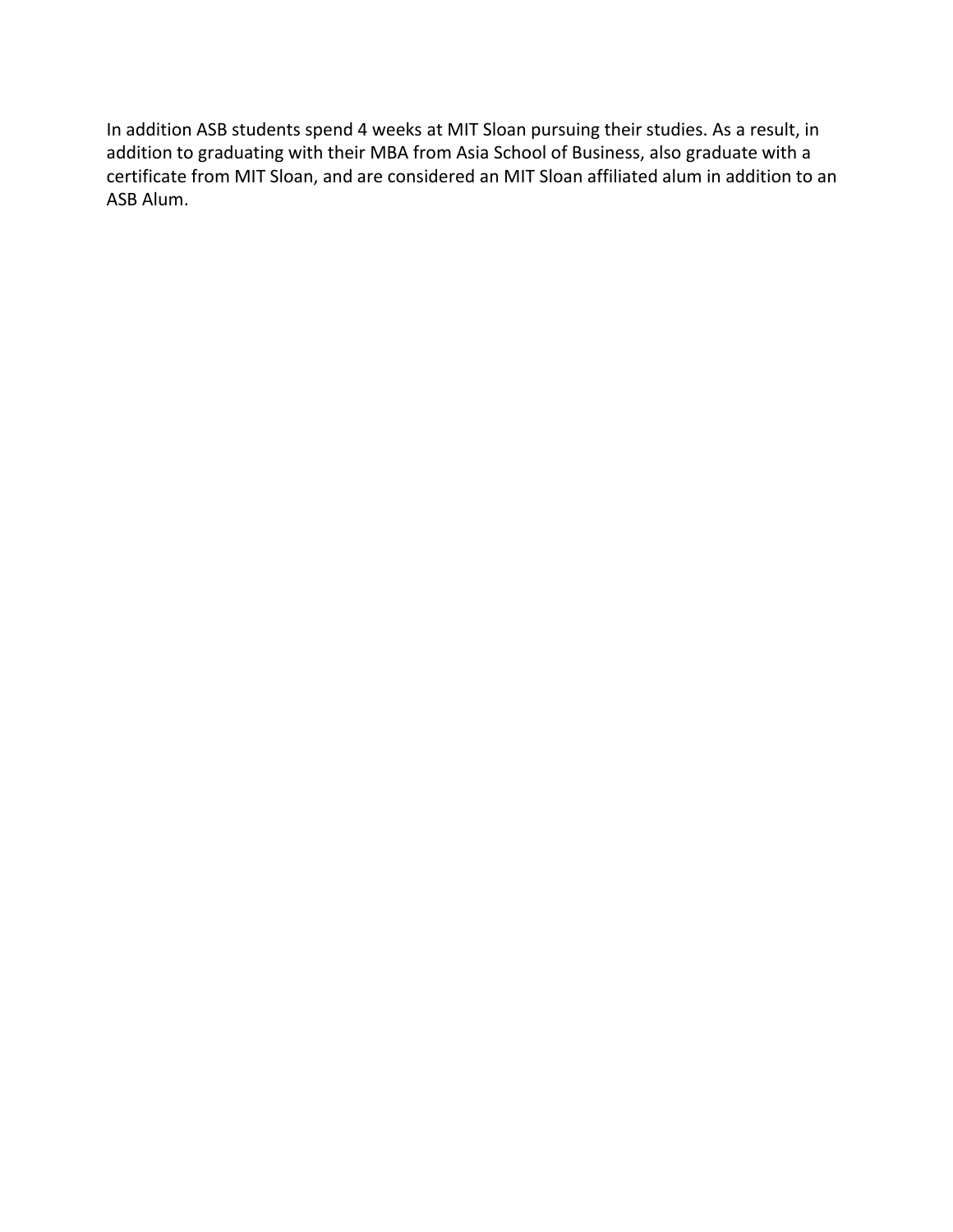

I'm often asked what the schedule looks like to help prospective students better visual. Above is an illustrative example of approximately what to expect. Because approximately 50% of our classes are taught by MIT Faculty, we are still working on finalising the calendar for the upcoming Academic Year. We will provide this as soon as it becomes available.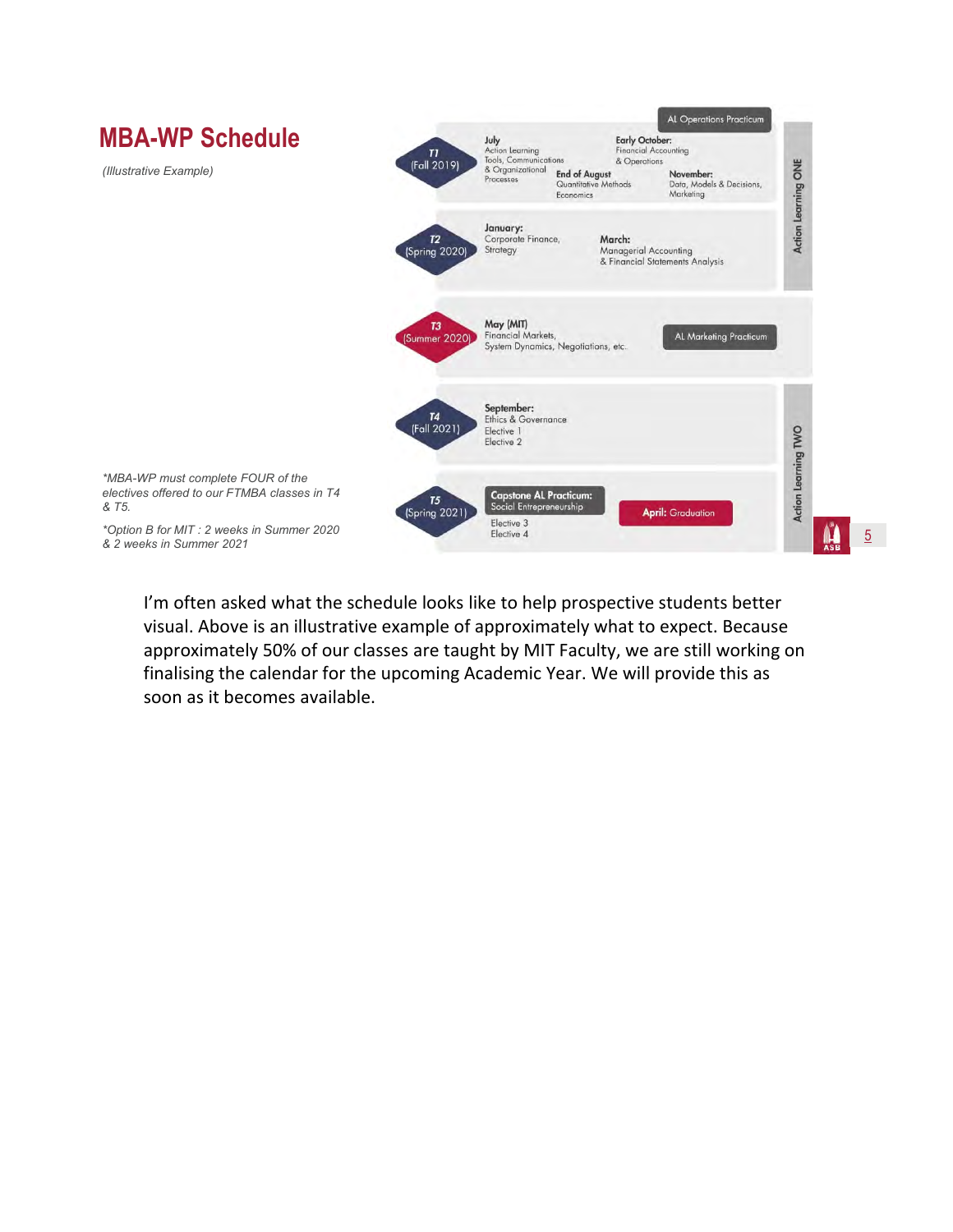# **An Illustrative Look at a Week on Campus**

|           | SAT<br>DAY 1                          | <b>SUN</b><br>DAY 2                         | <b>MON</b><br>DAY 3                                  | <b>TUE</b><br>DAY 4                                  | <b>WED</b><br>DAY 5                                  | <b>THU</b><br>Day 6                            | Frì<br>Day 7                                  | Sat<br>Day 8                     | Sun<br>Day 9                   |
|-----------|---------------------------------------|---------------------------------------------|------------------------------------------------------|------------------------------------------------------|------------------------------------------------------|------------------------------------------------|-----------------------------------------------|----------------------------------|--------------------------------|
| Morning   | Class 1<br>MBA-P                      | Action<br>Learning<br>Class<br>MBA-P        | Class <sub>2</sub><br>MBA-P<br>plus<br>MBA-FT        | Class <sub>2</sub><br>MBA-P<br>plus<br>MBA-FT        | Class <sub>2</sub><br>MBA-P<br>plus<br><b>MBA-FT</b> | Class <sub>2</sub><br>MBA-P<br>plus MBA-<br>FT | Class <sub>2</sub><br>MBA-P<br>plus<br>MBA-FT | Class 1<br>MBA-P                 | Class 1<br>MBA-P               |
| Lunch     | Catch<br>up with<br>$Class-$<br>mates | Career<br>Devel-<br>opment<br>Work-<br>shop | Study<br>Team<br>Meeting                             | Work on<br>Class<br>Deliver-<br>able                 | <b>MBA</b><br>student<br>club<br>meetings            | Guest<br>Speaker                               | Read-<br>ing for<br>Class                     | Lunch<br>with<br>Class-<br>mates | Safe<br><b>Travels</b><br>Home |
| Afternoon | Class 1<br>MBA-P                      | Class 1<br>MBA-P                            | Class <sub>2</sub><br>MBA-P<br>plus<br><b>MBA-FT</b> | Class <sub>2</sub><br>MBA-P<br>plus<br><b>MBA-FT</b> | Dedicat-<br>ed Study<br><b>Block</b>                 | Class <sub>2</sub><br>MBA-P<br>plus MBA-<br>FT | <b>MBA</b><br>Pro-<br>gram-<br>ming           | Class 1<br>MBA-P                 |                                |

A sample of what a typical residency extended week might look like :

Class 1: Exclusive course for MBA for Professionals (MBA-P) students.

Class 2: Joint course taken with both MBA for Professionals (MBA-P) & Full Time MBA (MBA-FT) students.

Here's an example of what a week on campus might look like. The schedule changes each week as we bring in speakers, additional learning opportunities, as well as professional development activities. For example, our students are on campus this week, and in addition to time in class, they are also having an Executive Coaching kick‐off session for the semester, a senior guest speaker from a leading multinational firm, as well as a class town hall, Q&A with the Dean, and a few study sessions with faculty to help them in their Data Modelling and Decisions course.

We meet regularly with the class to get a pulse on what they are seeking to learn, in addition to curriculum, and make sure we weave their requested topics into the Professional Development curriculum along with the pre‐programmed curriculum that has already been created.

6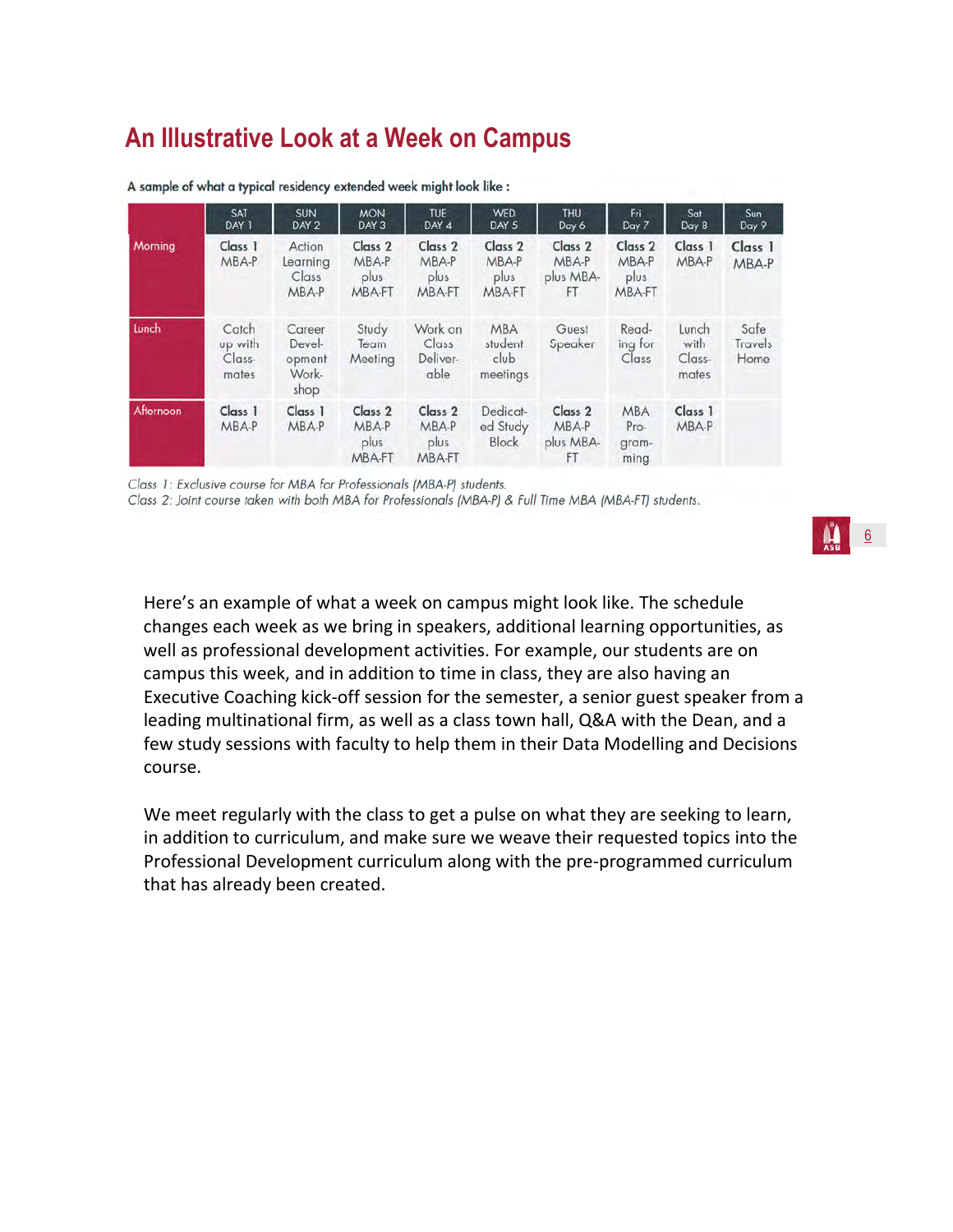# **An Illustrative Look at Time Away from Campus**

A sample of what a typical non-residency block might look like:

(Students are expected to spend approximately 10 hours a week on self-study and preparations during the non-residency periods)

| Week 1 | Private Time (Family/work)                                                                                                                                                |
|--------|---------------------------------------------------------------------------------------------------------------------------------------------------------------------------|
| Week 2 | On-line review session before final exams<br>Final Exams/projects from previous on-campus week                                                                            |
| Week 3 | Work on Action Learning Assignment<br>Readings and Preparation for upcoming classes                                                                                       |
| Week 4 | Work on Action Learning Assignment<br>Readings and Preparation for upcoming classes<br>On-line "check-in" with Action Learning Faculty Mentor and/or Business Coach       |
| Week 5 | <b>Complete Action Learning Assignment</b><br>Complete Preparation for upcoming classes<br>On-line preview session for upcoming classes<br>Friday evening: Travel to ASB. |

Here's an illustrative example of what time away from school might look like. You will have work outside of class during the distance period, but we do try to keep it to approximately 10 hours work per week (including your action learning project), so that you can still have a life outside of work and school.

7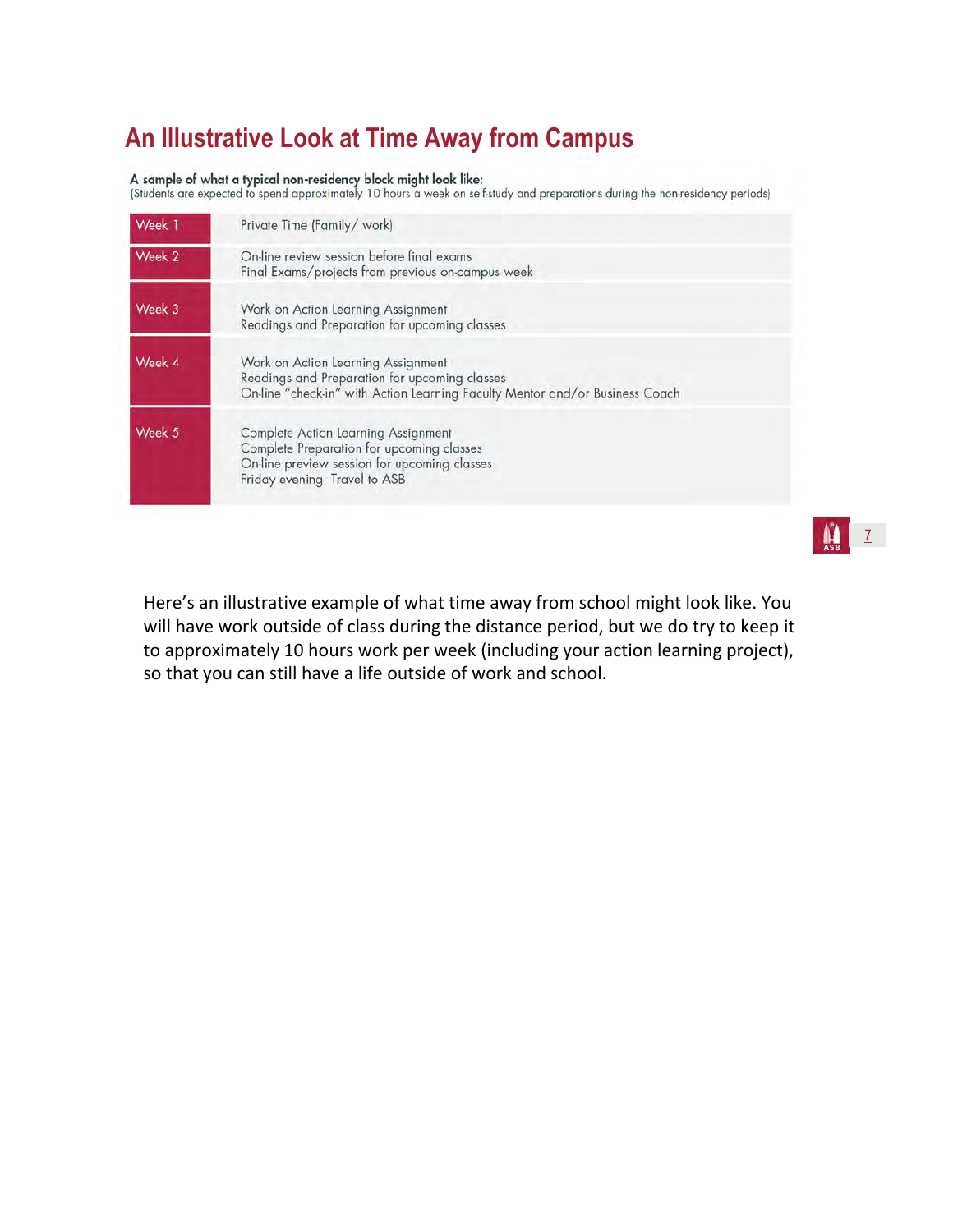# **Curriculum: Course Offering**

### Core Courses:

- Communications
- Organizational Process
- Operations Management
- Quantitative Methods
- Managerial Economics
- Marketing Management
- Business Analytics, Data & Optimization
- Financial Accounting
- Corporate Finance
- Competitive Strategy
- Managerial Accounting
- Financial Statement Analysis
- Business Research Methods (Action Learning Tools)
- Ethics
- Human Resource Management

### MIT Courses at MIT Sloan

• BTMIT (2 weeks split available)

### Elective Courses\* (Students Choose 4)

- Digital Marketing
- Politics & Business
- Supply Chain Management
- Advanced Analytics
- Entrepreneurship
- Financial Analytics
- Platforms, Auctions & Competition

### **Practicums**

- Operations
- Function Area Focus
- Capstone

*Individually Customized Action Learnings Runs Throughout the Entire Program*

8

Above is a list of our current curriculum. Students actually have the option of more electives than what are listed. However, each year, the electives do vary slightly depending on the faculty that are available to teach. Each year, the students take a survey of the electives of interest to then, and from there, depending on student interest, around 11 – 13 are selected to be available to all students. For MBA for Working Professionals your choice of electives will depend on your interests and when you can arrange time off. Since there are more electives, and you do receive a choice, this does allow for some flexibility in your schedule during year 2 of the program. During year 1, classes will be lock step, as the entire cohort is required to take the core classes.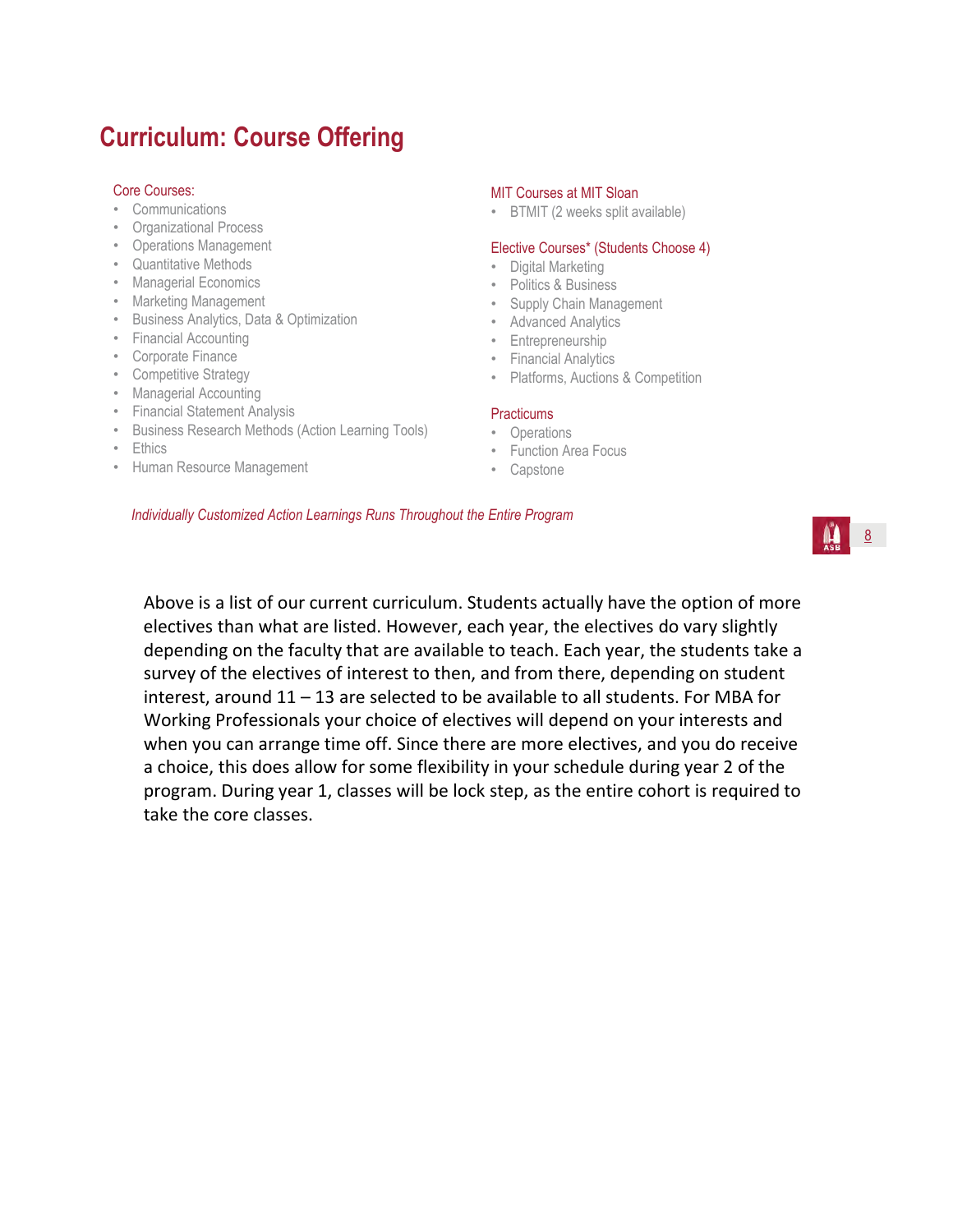# **Action Learning Mind, Hand and Heart**



**Extensive Faculty Engagement** 



### **INDIVIDUALIZED ACTION LEARNING**

- Students take an Action Learning Seminar each time they are on campus
- Student track the MBA tools and Frameworks they are learning throughout the program
- Working with a faculty member, students identify something on their job that they wish to apply the tools and frameworks learned toward improving.
- Students submit customized assignment, based on project identified with the faculty. Assignments are due every 6 weeks when a student returns to campus

### **PRACTICUM EXPERIENCE**

#### **Students Complete 3 Practicums**

- 1. Operations
- 2. Function Area (Marketing, Finance, etc)
- 3. Capstone

#### **Each Practicum**

- One Week Intensive Session
- On-site with a Corporate Partner
- In addition to academic work, focuses on Team and Leadership Skills
- Conflict of Interest is taken into account before a partner is selected for each Practicum



We have completely redesigned our Signature Action Learning Program for the Working Professionals. Instead of a team of students going to a company and completing a project, with the guidance of our faculty, students source their own projects and complete something significant either in their department or in their company with the guidance and support of a faculty mentor and a business coach.

We realise that there are skills that are developed when you go to a company, have to navigate the politics, determine if the problem has been defined correctly, and then attempt to solve the problem. We want to ensure you still have this valuable skill set, which is why MBA‐WPs complete 3 on site practicums. Each practicum is a one week intensive project. Almost like a mini Action Learning Project that our MBA for Full Time Residency students would complete. The first one is in operations. The  $2^{nd}$  and the  $3^{rd}$  are determined by our faculty and action learning team. The operations practicum will be within Malaysia. Of the  $2^{nd}$  and the  $3^{rd}$ , at least one will be outside of Malaysia in ASEAN, perhaps both. Location will be determined based on the quality of the project.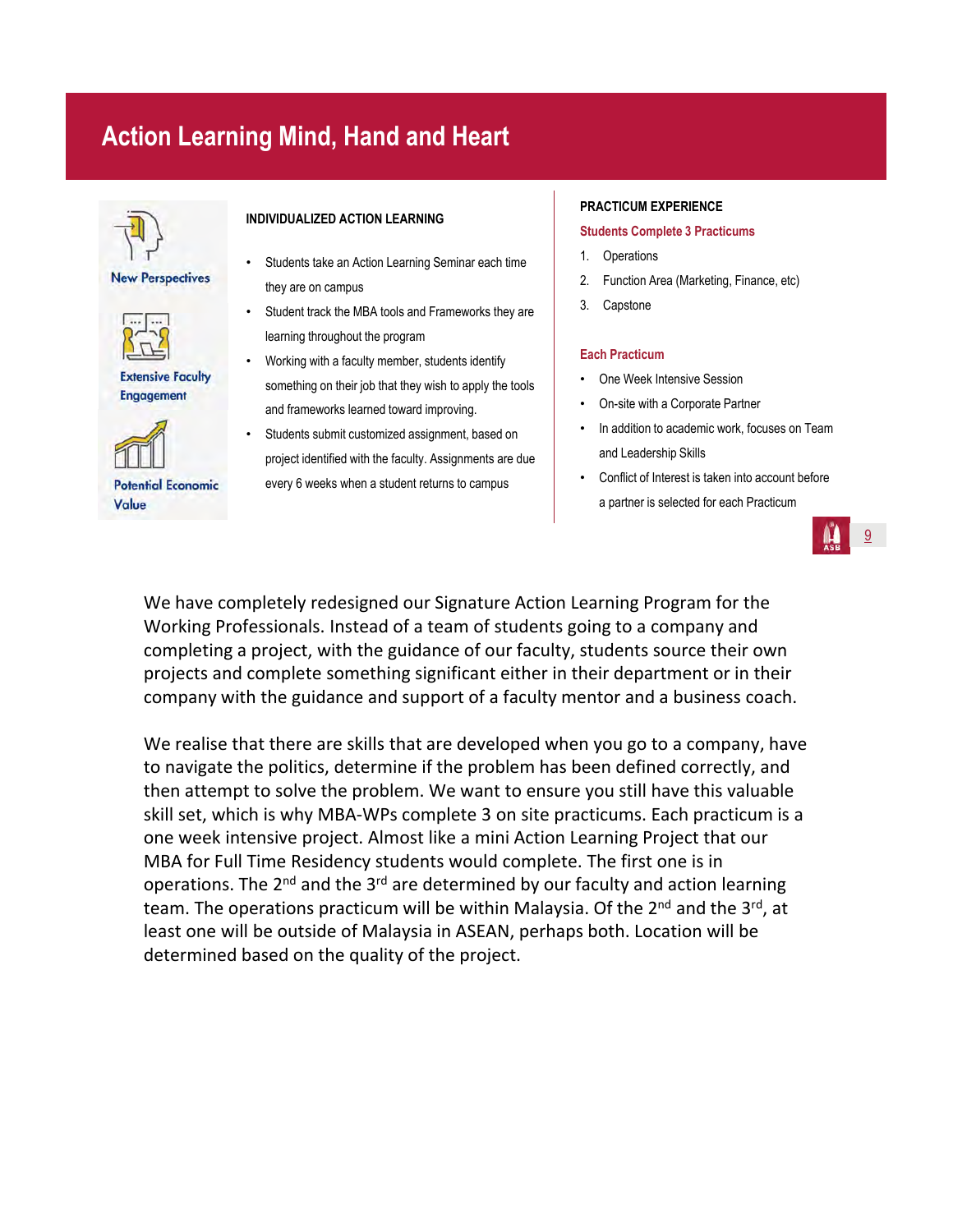### **MIT Sloan Immersion**



Spend 4 weeks in Cambridge, Massachusetts, taking classes with **thought-leading faculty** and immersing yourself in an intensive MIT Sloan MBA experience. Located next to Kendall Square, known as "the most innovative square mile on the planet," students have the opportunity to **network and engage** with one of the world's leading innovation and entrepreneurial ecosystems.

# **Optional Global Treks**

ASB leads 2 Global Business Treks. Currently these treks are to the **United States and China**. Should a company have a desire for their employee to learn more about business in one or both of these regions, they may elect to have their employee participate in the experience at an additional cost.

### **World Class Faculty**



Our courses are taught by a mix of world-class MIT Sloan and ASB faculty. **MIT Sloan professors** travel to Kuala Lumpur and teach classes in intensive modules. They are joined by **ASB resident faculty** from the most prestigious schools in the world. Additionally, ASB brings in **international industry experts** and **government leaders** to provide real-world perspective on today's business challenges.

As mentioned before, students spend 4 weeks at MIT Sloan as part of the program. MBA‐WP students have the option of completing either all 4 weeks at one time, or can split this by taking 2 weeks during year one, and then returning the following year for the 2<sup>nd</sup> 2 weeks. This truly ends up being a personal choice between individual family & work situations. For this year's cohort, we were quite surprised at how many were able to attend for 4 weeks instead of using the two week/two week option.

In addition, for our MBA for Full Time Residency Program, students are required to attend both a US trek and China trek. These are one week treks where our students spend a very busy week meeting with various companies and business leaders to learn how business is done within the region. As a Working Professional MBA, you are encouraged to join if you have time and interest as these are available to you, but it is not a requirement for your graduation.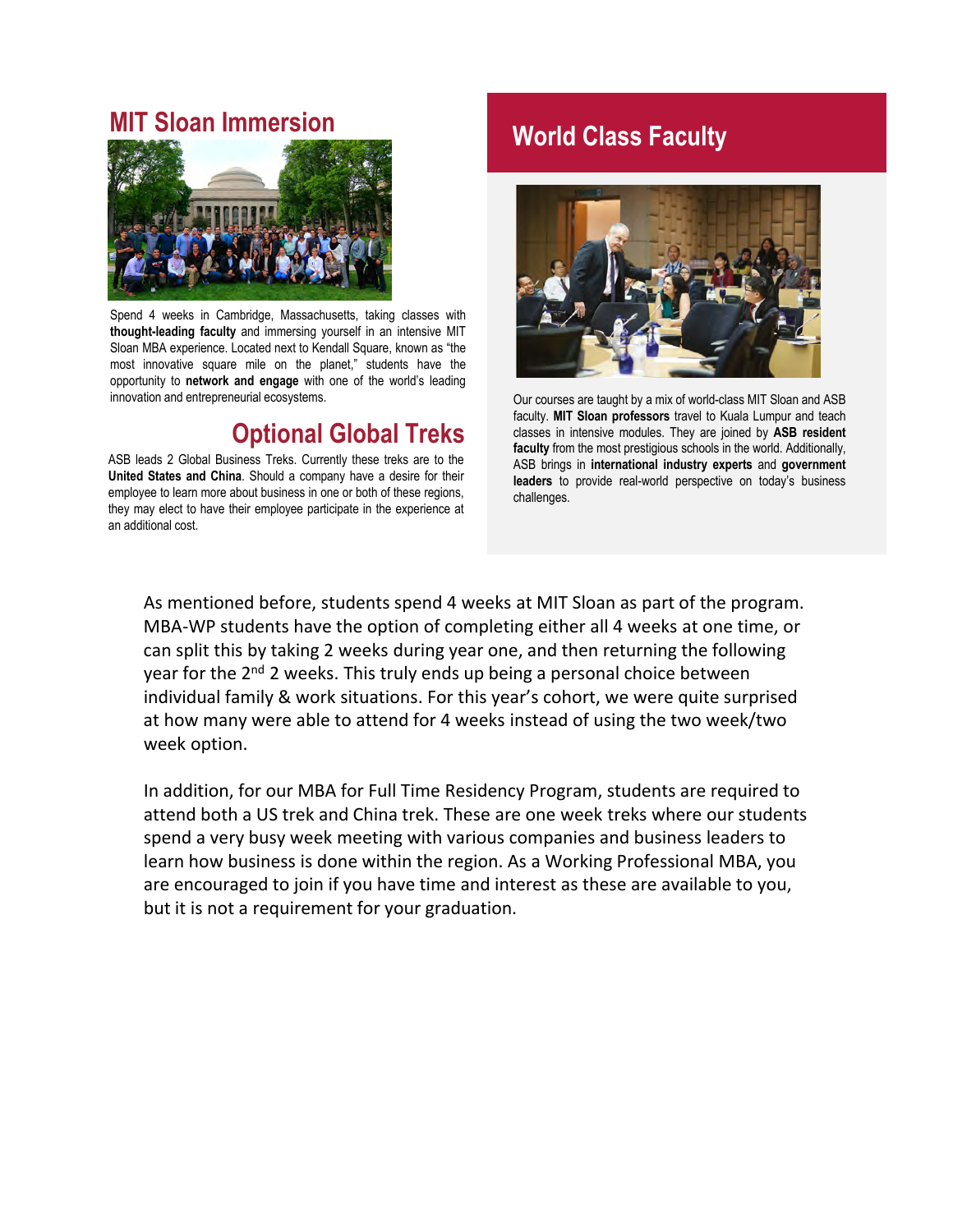# MBA- WP CLASS OF 2021 PROFILE



The program is designed for students to take from anywhere in the world, as long as they are able to fly into Kuala Lumpur at least once every six weeks for class. For our first cohort, we intentionally kept our first class small, to allow us to adjust and improve as we went through the program. This cohort has 18 students, coming from 5 different countries. Two of our Malaysian students even commute from Mexico.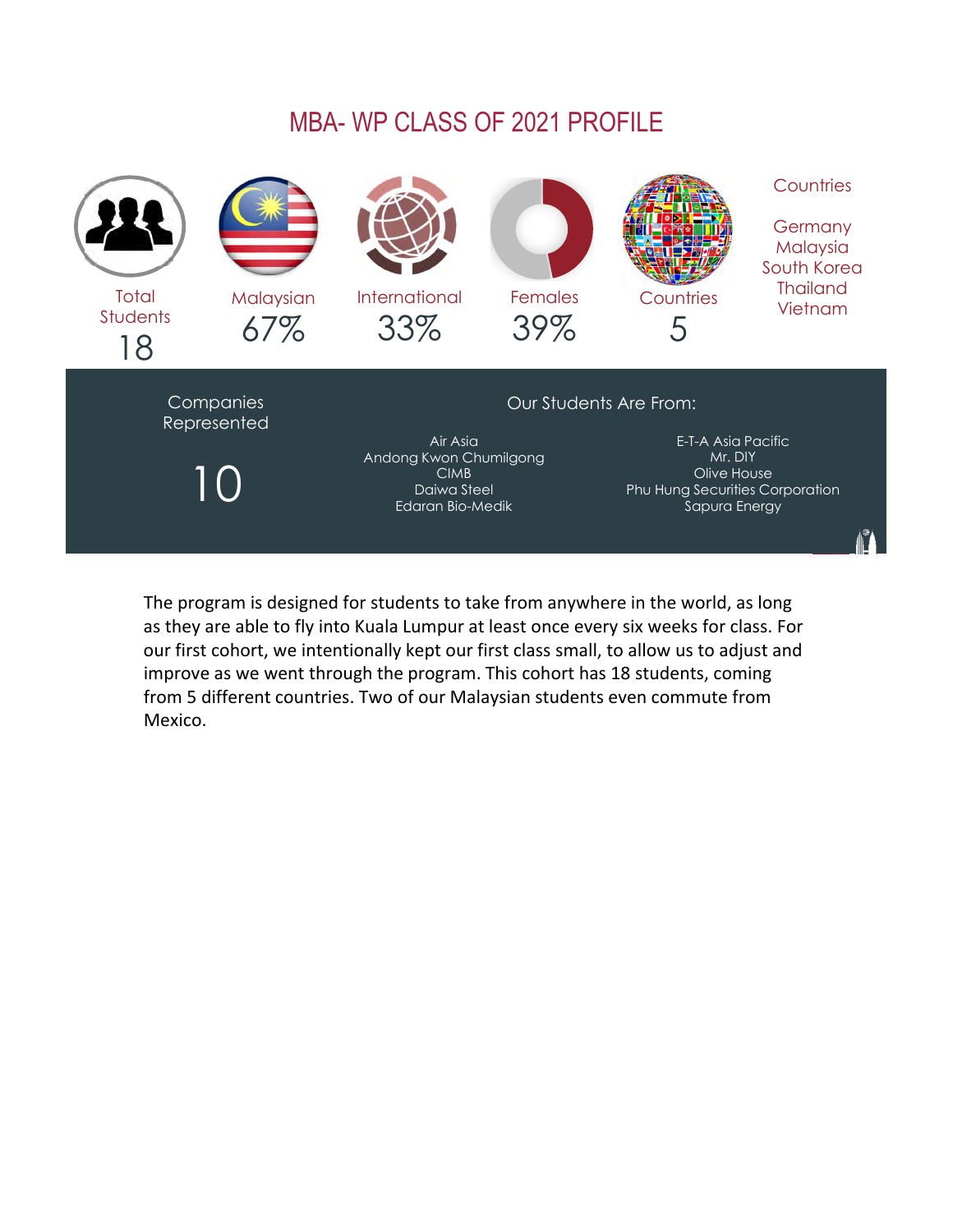# **Students Profiles**

### **Aidil Azwal Zainudin**

**Industry Experience:** Health & Wellness - Nutrition and Holistic Wellness, Research and Education in Law and Shariah

Areas of Interest: Critical & Analytical Thinking Process, Human Behavioral Psychology, Digitalization, Artificial Intelligence & International Business

Nationality: Malaysia

Title: CEO of Olive House Company: OHR Marketing Sdn. Bhd.



**Pham Thi Thu Nhan** 

**Industry Experience:** Financial Services, Securities Field

Areas of Interest: Corporate Strategy, Enterprise Risk Management, Entrepreneurship

Nationality: Vietnam



Title: Deputy General Director Company: Phu Hung Securities Corporation



We can share statistics with you, but honestly, the best way to appreciate the diversity in our classroom is to see a few profiles of our students, so on this slide and the next, we've shared a few with you.

When we build a cohort, we are seeking diversity. We currently have students who have built their own successful businesses, to students in both larger and smaller corporations, as well as multinational & family owned businesses. The more diverse experience we can bring together in the cohort, the better learning environment we can create for you. Shown here, Aidil is an entrepreneur who started the Olive House. Aidil was actually studying his masters in Islamic Studies at one of the most prestigious school's of Islam in the world when he decided to start his company. Nhan comes from Vietnam, from Phu Hung Securities and is the Deputy General Director.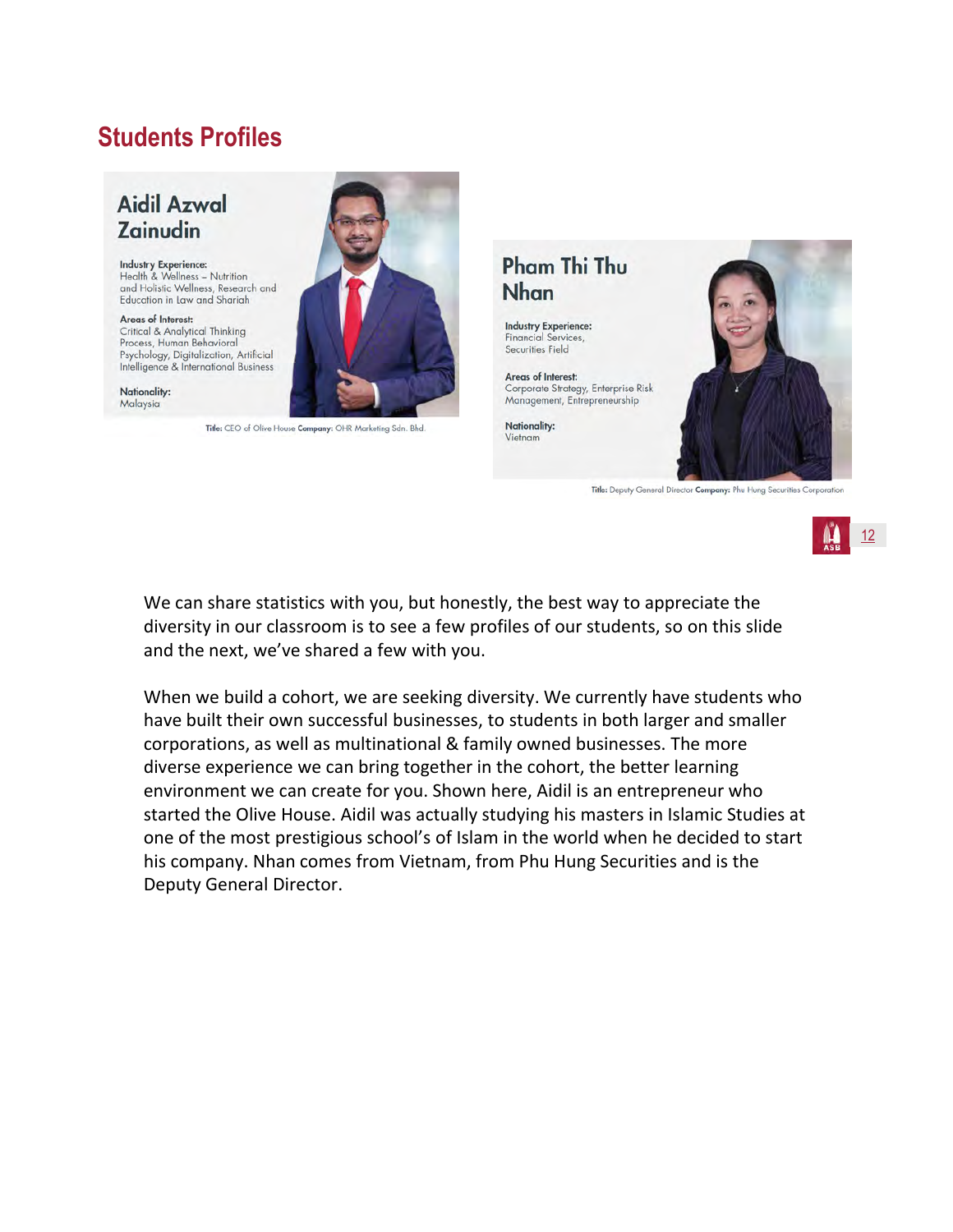# **Students Profiles**

Nik Aisyah

**Industry Experience:**<br>Oil and Gas, Accounting and

Leadership, Business Strategy,

Audit, Corporate Finance Areas of Interest:

Stakeholder Management

Nationality:

Malaysia



Title: General Manager, Group Cashflow Management<br>Company: Sapura Energy Berhad

### Surawut **Sristhita**

**Industry Experience:** Airline Industry,<br>Airline Catering Industry, Airport Operations

Areas of Interest: Airline, Travel Industry, Hospitality Industry, Logistic Industry,<br>Catering and Food Industry and<br>Airport Operations

Nationality: Thailand



Title:: In-flight Services Operations Manager<br>Company: Thai AirAsia Co., Ltd.

13

Here are a couple of more to share with you. Nik Aisyah originally started her career with her undergraduate degree in accounting and is currently a general manager of Group Cashflow within Sapura Energy, which is a large family owned business in the Oil and Gas Space in Malaysia. And Surawut, or as he prefers to be called, Khun Joe, is the infight services operations manager for Thai AirAsia.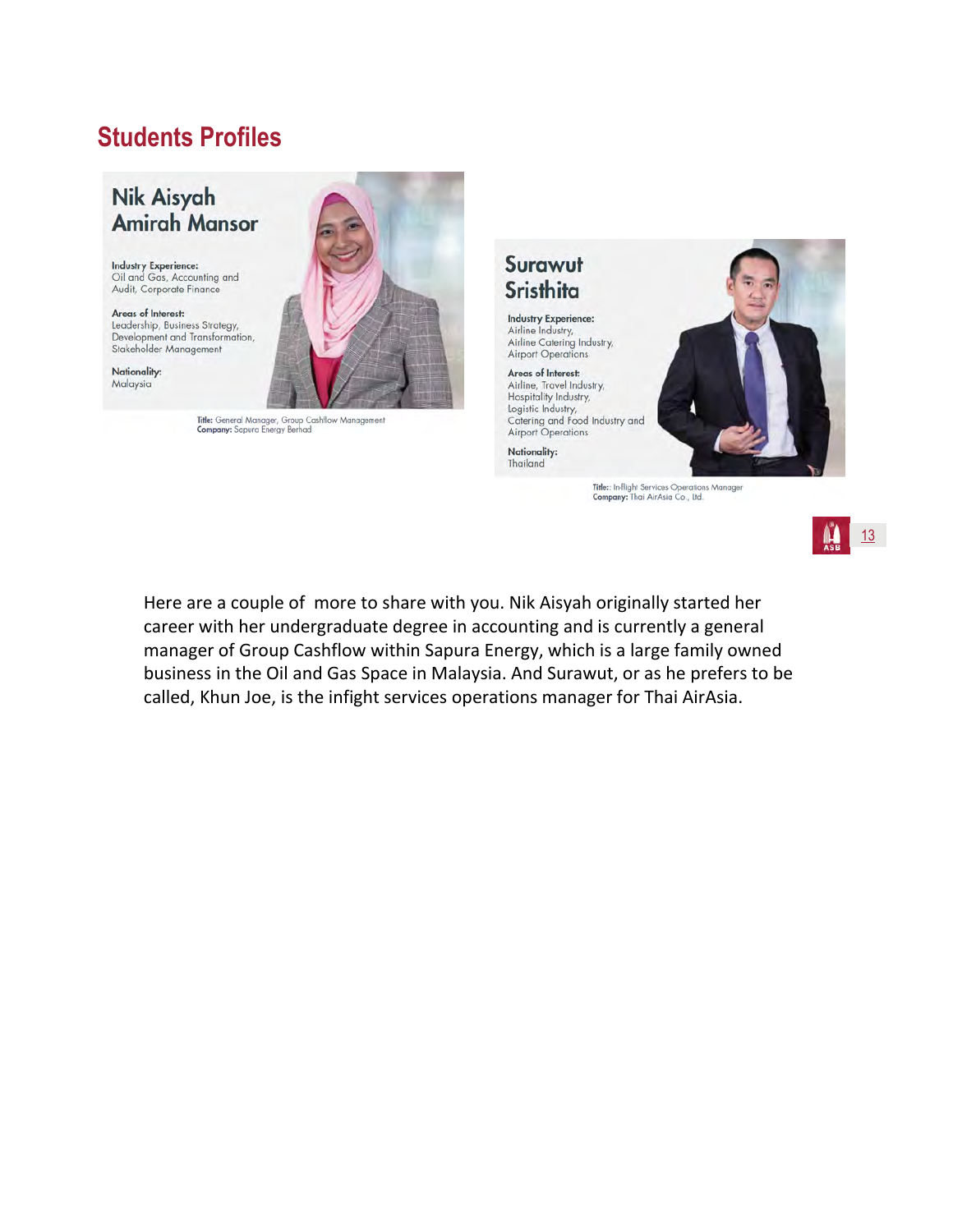### **The MBA-WP Value Proposition: Building Organizations with World-Class Employees**

#### **Employer Benefits**

- Action Learning Projects are **directly tied to the student's increased capabilities** and improved performance.
- Employers are able to **retain high potential talent** without losing their contributions during the 22 months needed to complete the degree.
- Employers can embed the MBA-WP curriculum as part of their **talent development strategy** for preparing future leaders and successors.
- ASB will support **career planning** to help employers leverage newly gained skills and help long-term employee retention.
- Employees who begin with a local or regional business perspective will return with a **global business perspective**.

### **Employee Benefits**

- Access to a **world-class MBA** without leaving current employer and salary.
- Access to **elite research and teaching faculty** who will help students build an MBA toolkit, with knowledge and frameworks that are immediately applicable at work today and throughout a professional career.
- Access to ASB's **Action Learning curriculum**, with faculty mentors and business coaches, who work closely with students to apply classroom tools to challenges on the job.
- Access to a **world-class network** including fellow working professionals, resident students from across the globe, ASB Alumni Network, and MIT Sloan Alumni Network.
- **Professional Development Program** to support career planning and progression with current employer.
- A global business perspective.



When we were designing the MBA‐WP Program, we focused on two factors:

- 1. We wanted to make sure that students in the Working Professionals version received the same learning as students in our MBA for Full Time Residency Program, even if we delivered the learnings in a slightly different way.
- 2. We wanted to make sure that if we were asking the students to take time out of work, the students were able to show tangible results to their employers to make up for the time out of office.

Some of the key employer benefits:

- 1. MBA‐WP Action Learning Projects are done through the current employer. This means that the projects you complete with faculty and business coach assistance, should help you get noticed within your company
- 2. MBA‐WPs Professional Development plan will work with you to help you improve not just your technical skills (which we call sharp skills), but also your Smart skills such as leadership, people skills, and the skills you will need to eventually reach the C‐Suite. Career Development team can also work with your HR team to help them map a career path.
- 3. Because of our diversity with of both students and faculty, students will gain a global business perspective that will help the companies when solving problems or looking into entering into a new market.

On the right hand side, we've tried to capture some of the benefits we believe you will capture when you complete the program.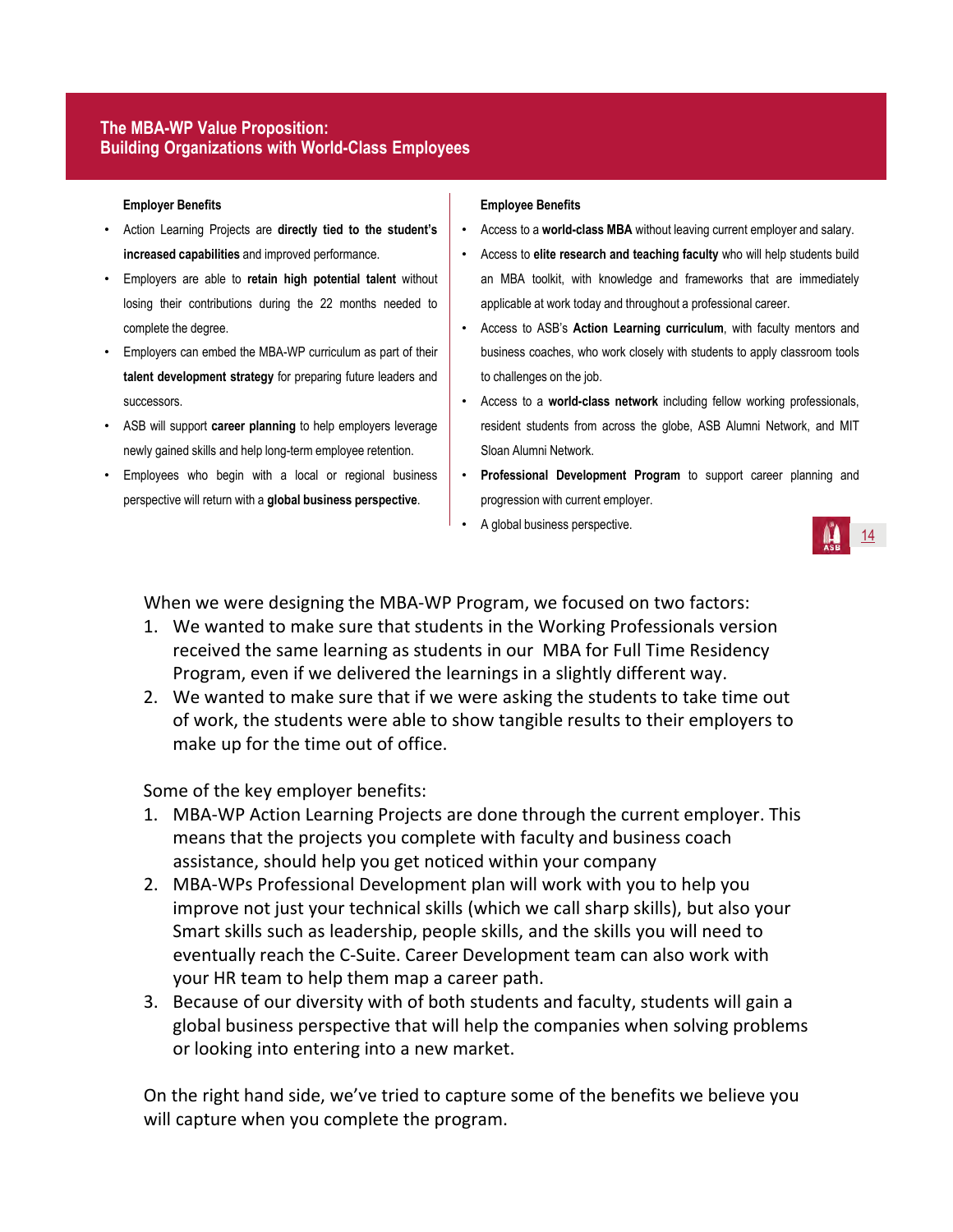

# **Corporate Partners**

### **TONY FERNANDES**

Tan Sri Tony Fernandes was the first corporate executive to join the ASB Board of Governors. Since 2001, he has served as Group CEO of the awardwinning low-cost airline, AirAsia Berhad.

AirAsia regularly sponsors several students in the ASB MBA Program, provides Arizista regularity sponsors several students in the A-Sb MbA Program, provides<br>Action Learning Projects, offers Summer Associate Program positions, supports<br>the ASB Operations Practicum course, and hires ASB Students full

Tan Sri Tony Fernandes graduated from London School of Economics & Political Science, with a bachelor's degree in accounting. He is a member of the ACCA, qualifying as an Associate Member of the Associate of Centered Certi



### **SHAHRIL SHAMSUDDIN**

Tan Sri Shahril Shamsuddin is the President and Group Chief Executive Officer<br>of Sapura Energy Berhad. He is also the President and Group Chief Executive Officer of Sapura Group, a Malaysian-based conglomerate which operates in strictive segments that include secured communication technologies, aviation, automotive manufacturing and property investment.

Tan Sri Shahril is a member of Asia School of Business' Board of Governors turn on to something a member of ASB students in Action Learning projects and in the Summer<br>Associate Program. In addition, Sapura Energy has generously pledged<br>funding for the ASB Center for Technology and Strategy, as pa campus that will open in January 2020.

Tan Sri Shahril holds a Master of Science in Management of Technology from<br>MIT Sloan School of Management and a Bachelor of Science in Industrial<br>Technology from California Polytechnic State University.



### **MARJORIE YANG**

Ms. Marjorie Yang is the Chairman of Esquel Group, a leading Hong Kong based textile and apparel manufacturer with factory operations and over 50,000 employees across Asia.

Ms. Yang is dedicated to promoting education and innovative technologies in support of sustainable business practices. She is a member of ASB's Board of Governors and Co-chairman of the edvisory board of CSAII. (Computer S

Ms. Marjorie Yang has a Bachelor of Science degree in mathematics from the Massachusetts Institute of Technology and an MBA from Harvard Business School.



We are lucky to have several corporate partners through our Board of Governors. The three listed here are just a few examples of our amazing partners. Our corporate partners and leaders are a significant resource to our school, and our programs. From sponsoring Practicums to offering advice on our Professional Development curriculum, to meeting students and offering them career advice or even hiring them, our corporate partners are a huge part of ASB. Throughout your journey in the program you will feel their influence through the quality of opportunities you receive, as well as have chances to interact and meet with them.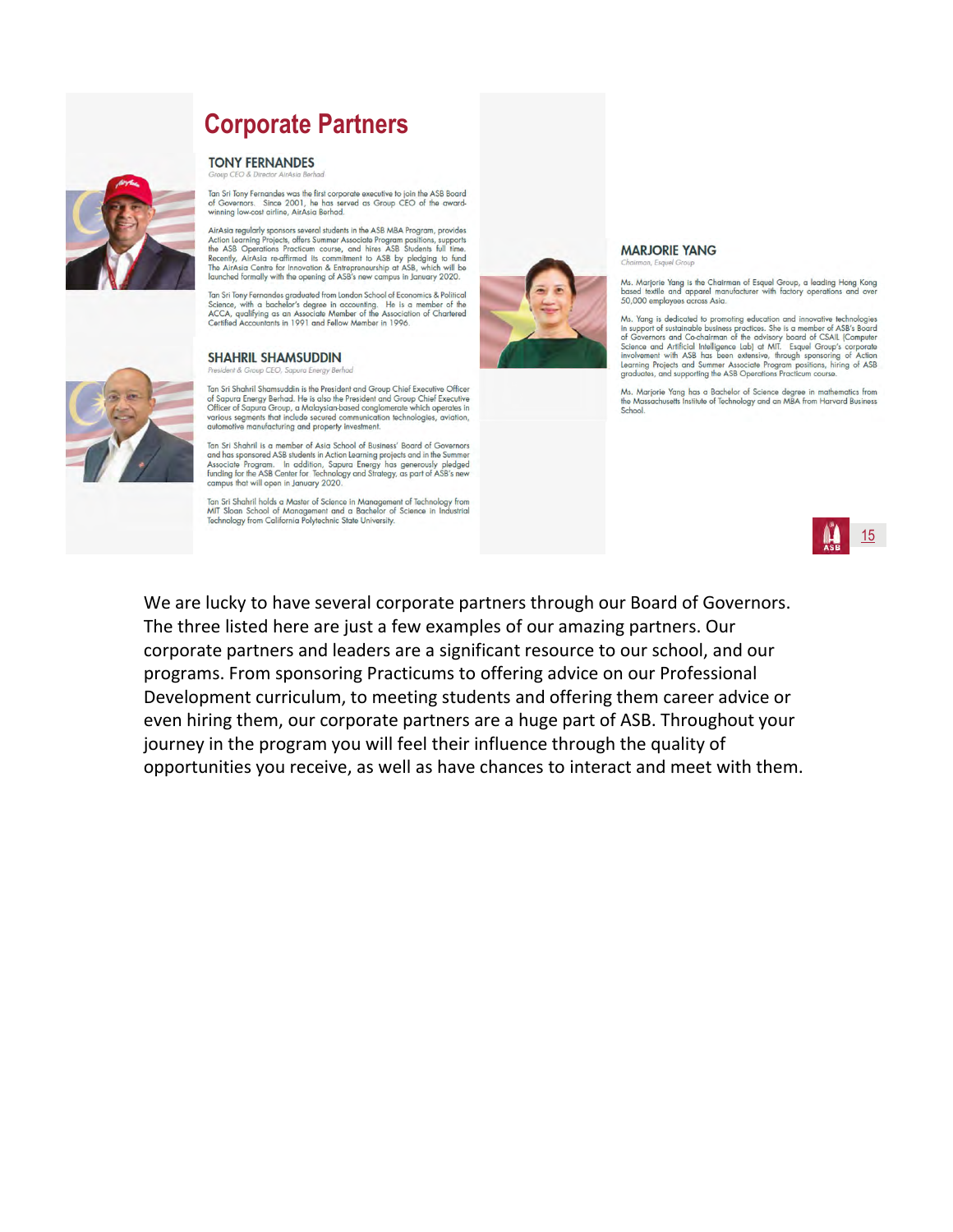## **The Admission Process**

### **01 Online Application**

Prospective students complete the application and all necessary components. There is no application fee.

### **02 Evaluation**

The Admissions Committee reviews the application and decides whether to invite the applicant for an interview.

### **03 Interview**

Successful applicants are invited for an interview or Skype interview with a member of the Admissions Committee.

### **04 Decision**

The Admissions Committee decides whether to admit the applicant to the program.



### **Application Deadlines:**

- Tuesday, 28 January 2020
- Tuesday, 7 April 2020
- Tuesday, 16 June 2020



So, if all of this sounds like something that you are interested in pursuing, what are the next steps?

It all begins with the application.

The admissions process is very straight forward, though there will be periods of time when you don't hear from us and wonder what is happening with your application.

Step 1: You complete your application and submit. Please plan to take some time for this step as you may want to think through your essay carefully before submitting, or it might take some time for your recommenders to complete their recommendation letters. We use the GMAC Standard recommendation form, which allows you to use the same letter for different programs. If you have a choice between a perfect application and an almost perfect application, it is better to apply earlier, as there is less competition for more seats. Also, very important when you are completing your application, please use your WORK Email. **We have [created a video for MBA for Working Professionals Application Tips](http://bit.ly/MBAWPAppTips)**, in case this is of interest to you.

Step 2: Evaluation of Application. Once you submit your application, our Admissions team reviews your file to ensure all the documents needed for a proper evaluation are included in the application. If you have forgotten something, this is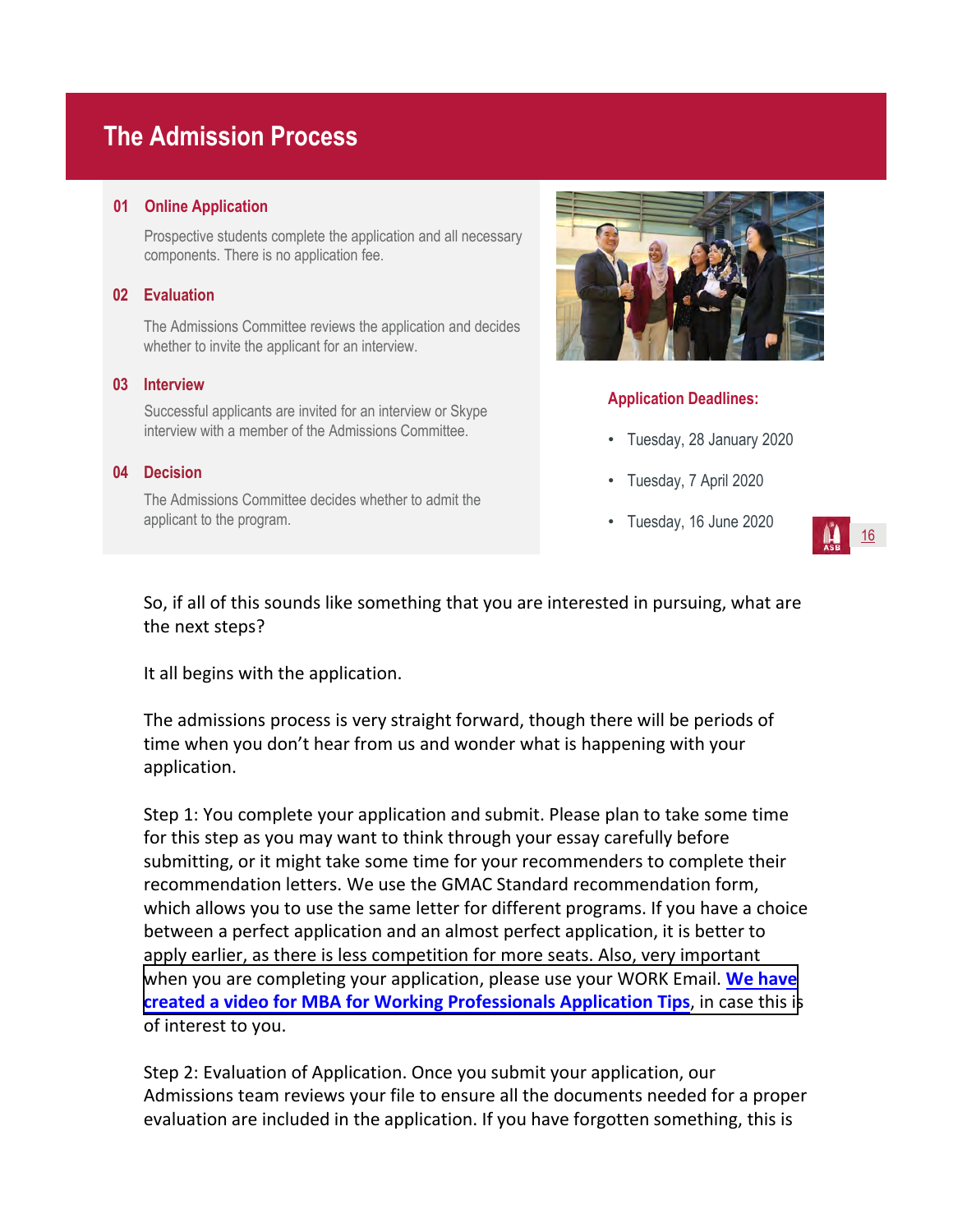when the admissions team will reach out to you. Once this part is complete, your file is assigned to a member of the admissions committee to read.

Step 3: After your file is read, as long we believe you are academically strong enough to complete the program, then you are invited to be interviewed. In our MBA for Working Professionals Program, we try to interview as many applicants as we can, because we realise that you are more than just the documents submitted and realise that you may shine more in person than on paper. In addition, we use the interview to assess your English fluency.

Step 4: After all the interviews are complete our Admissions Committee meets to decide on all of the candidates who applied for this particular Round. The admissions committee is comprised of around 10 of our Senior Staff and Faculty. After all the decisions are made, we will reach out to you to communicate your decision.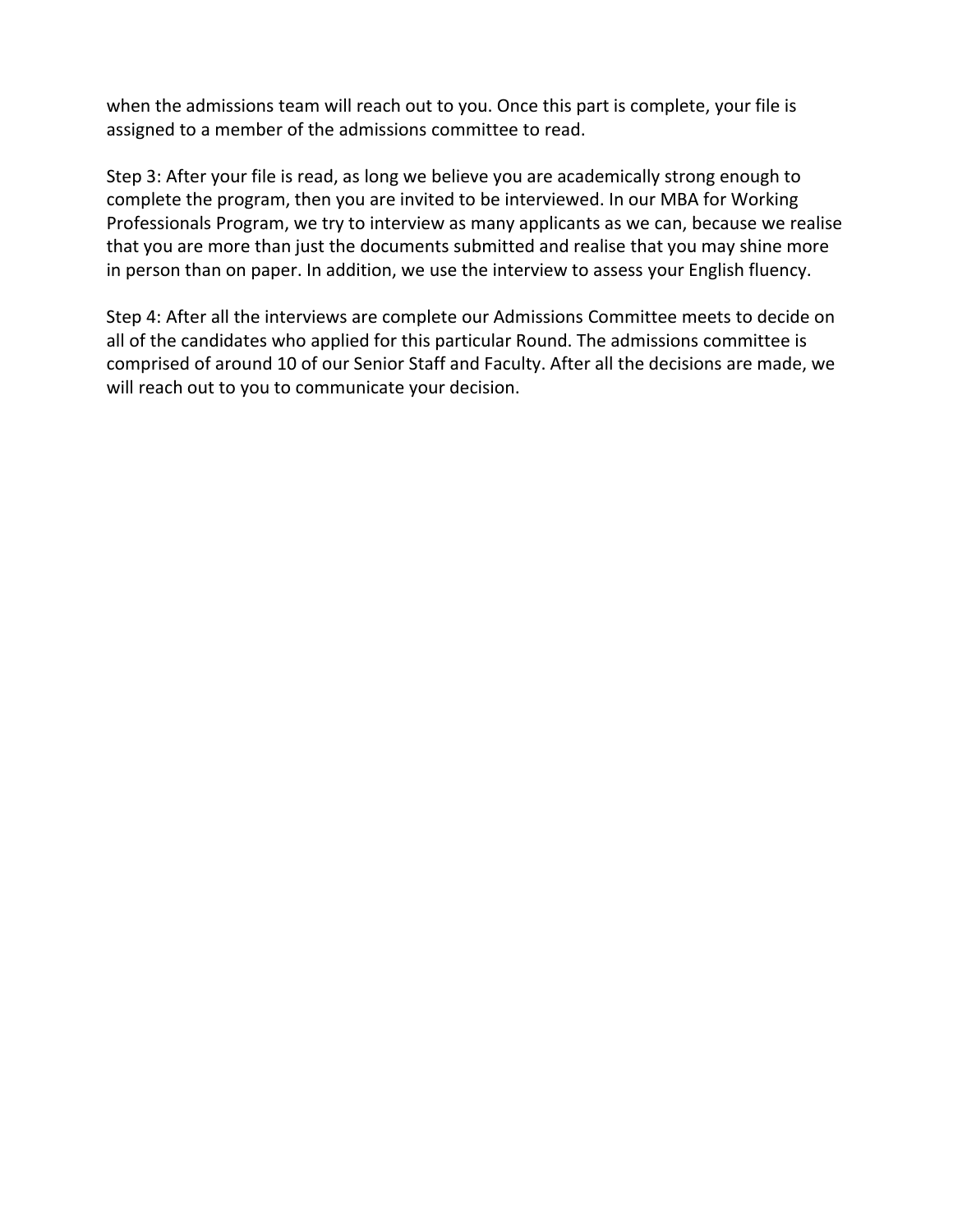# **A Perfect Blend of Changemakers:** Extraordinary and Unconventional

ASB is seeking candidates with intellectual capability and a high degree of emotional maturity. They should be able to articulate their professional and academic success, their ability to lead and influence others, their collaborative spirit, as well as their interest in being at the center of emerging markets in Asia.



Bachelor's Degree or equivalent from a recognized institution.



Minimum of 2 years of work experience.



Proof of English proficiency.



Now that you know what to expect in the application process, here is where to apply. We are often asked what is required to apply.

https://apply.asb.edu.my/apply/

- All students are required to have completed their bachelor's degree or equivalent from a recognized institution.
- If you are Malaysian, and do not have a bachelor's degree, but have completed the APEL and have MQA Qualifications, we warmly encourage you to apply.

All candidates must have a minimum of two years work experience before the program begins in August. However, for the MBA for Working Professionals Program, in rare cases it is possible to be accepted with only two years work experience if this experience is strong, however are actually seeking on average 5 years and above.

And, finally, all classes are taught in English, and all assignments are required to be submitted in English, so you need to be proficient in English in order to succeed and do well in the program. .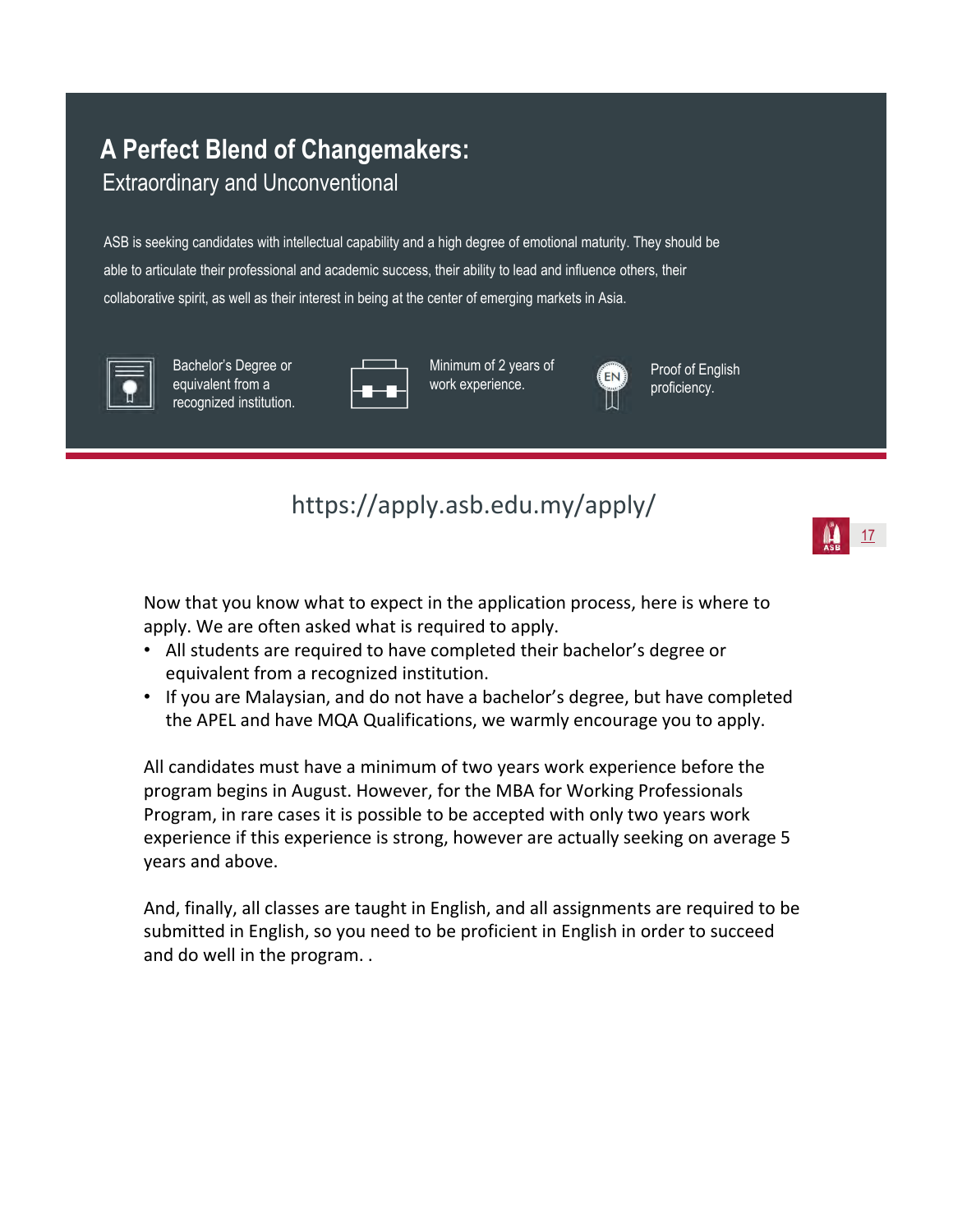# **MBA for Working Professionals Funding Options**

MBA for Working Professionals students are expected to fund their tuition bill. Some options available include:

### **01 Corporate Funding**

We are happy to speak with your HR or Learning Development team to share about the benefits of the program.

### **02 Self Funding**

Students who self fund often pull funds from their EPF Accounts, or borrow from their family. Bank Funding is very expensive.

### **03 Partial Scholarships**

There are Two (2) 40% Scholarships that are available through a separate application process. Due date Tuesday, 16 June 2020.



### **Application Deadlines:**

- Tuesday, 28 January 2020
- Tuesday, 7 April 2020
- Tuesday, 16 June 2020 (Scholarship Deadline)



The topic of funding is very important for the MBA‐WP. We are working on more financial aid options, but in the meantime, these are the three main sources of funding:

- 1. Corporate Sponsorship
- 2. Self Funding
- 3. Partial Scholarships.

For any student who wishes to have the conversation with their employer about potential sponsorship, we are very happy to have a conversation with you and discuss ways we may be able to help you with this conversation.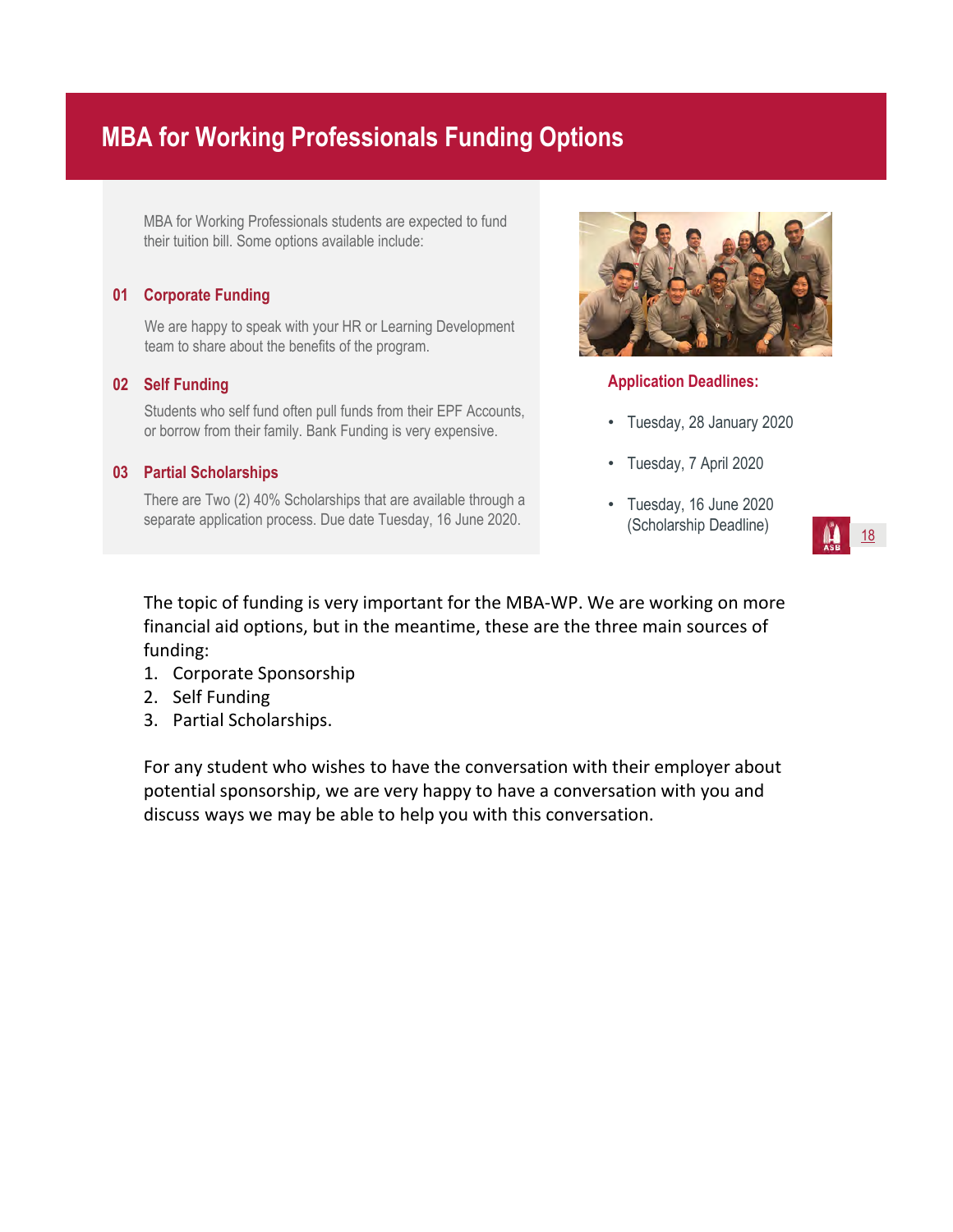# MBA for Working Professionals Scholarship Applications

**There are Two (2) 40% Scholarships that are available through a separate application process through.**

ASB takes pride in admitting students who are both Extraordinary and Unconventional. To apply for the scholarships, please complete an optional essay and tell us in approximately 500 words or less what makes you Extraordinary and Unconventional. The two scholarships available are:

- **1. ASB Changemaker Scholarship**: 40% Scholarship (Equivalent of 2 semesters worth of tuition: RMY106,000, that will be equally distributed across 5 semesters). For "unconventional" talent who has demonstrated the ability to impact change.
- **2. ASB Emerging Leader Scholarship:** 40% Scholarship (Equivalent of 2 semesters worth of tuition: RMY106,000, that will be equally distributed across 5 semesters). For "extraordinary" talent who has demonstrated leadership in his/her corporate/non‐profit business.

Please email Completed Essay to **mbawp@asb.edu.my**, with the email subject: Scholarship **Application. Scholarship decisions will be released with 3rd Round Admissions decisions.** 

### Applications are Due: 16 June 2020 Announcements will be released with Round 3 Decisions

As mentioned on the last slide, this year, we are excited to announce that we are offering two very select scholarships for the MBA for Working Professionals. The two scholarships are each 40% tuition, which is spread across all 5 semesters. There will be a separate process for applying that you can find in this slide. All applications for scholarships are due prior to Round 3, where all decisions will be made.